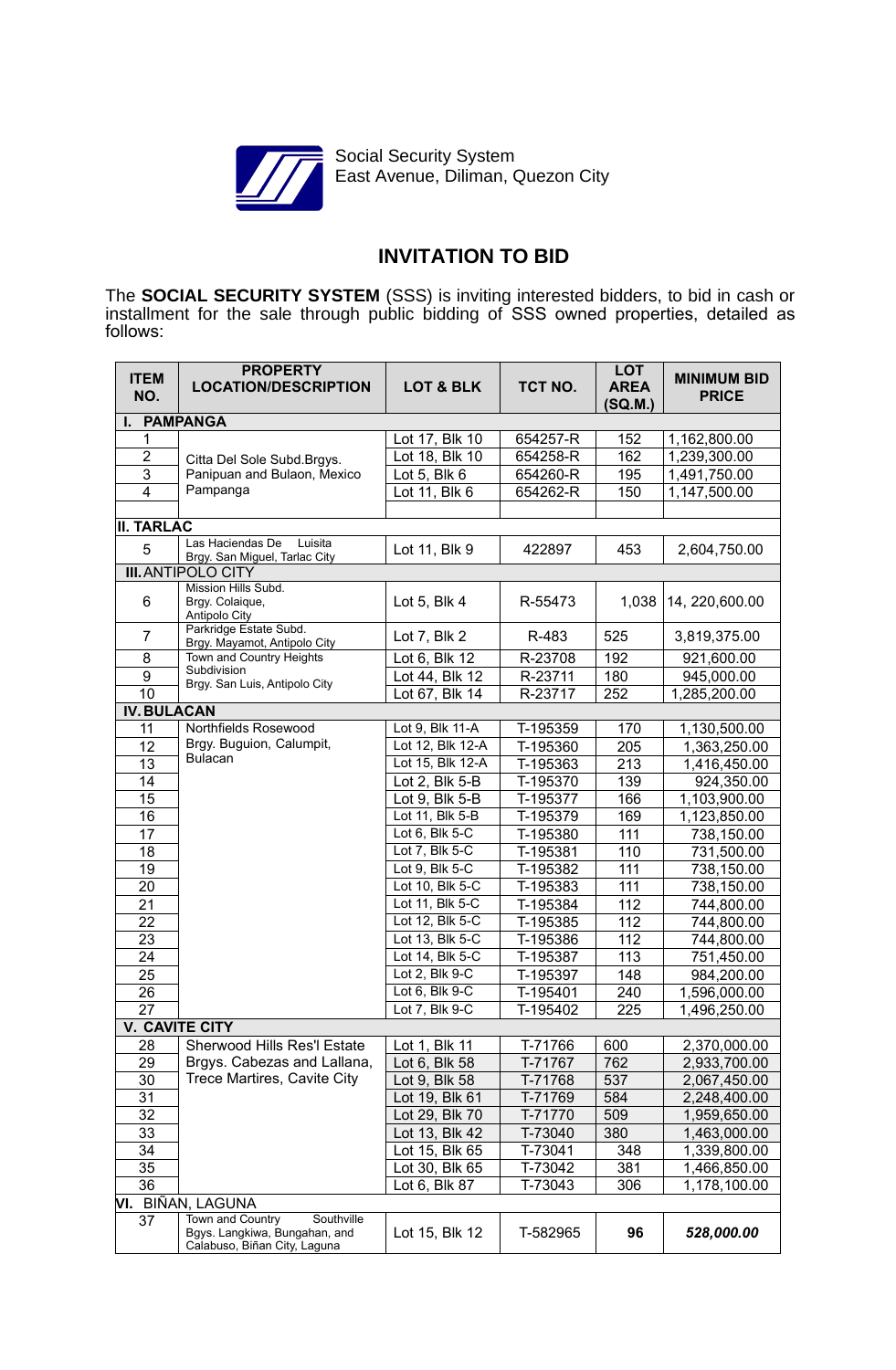| <b>ITEM</b><br>NO.                                                           | <b>PROPERTY</b><br><b>LOCATION/DESCRIPTION</b> | LOT & BLK | TCT NO. | <b>LOT</b><br><b>AREA</b><br>(SQ.M.) | <b>MINIMUM BID</b><br><b>PRICE</b> |  |  |  |
|------------------------------------------------------------------------------|------------------------------------------------|-----------|---------|--------------------------------------|------------------------------------|--|--|--|
| VII. STO. TOMAS BATANGAS - St. Thomas Montessori - Barangay<br>1 (Poblacion) |                                                |           |         |                                      |                                    |  |  |  |
| 38                                                                           | Land                                           | Lot 1371  | T106536 | 1.957                                | 30,392,210.00                      |  |  |  |
|                                                                              | <b>Building</b>                                |           |         | 2,105                                | 9,166,590.00                       |  |  |  |
|                                                                              | Total                                          |           |         | 4,062                                | 39,558,800.00                      |  |  |  |

## **TERMS OF SALE**

## **A. TERMS OF PAYMENTS**

#### For Cash Bid

Bid Deposit is at least ten percent (10%) of the Bid Price / Purchase Price and shall be paid upon submission of the Bid Form. Payment of Balance is within ten (10) working days from the Winning Bidder's receipt of the Deed of Absolute Sale (DOAS).

#### For Installment Bid

Bid Deposit is at least ten percent (10%) of the Bid Price/Purchase Price for various residential lots and at least thirty percent (30%) of the Bid Price/Purchase Price for St. Thomas Montessori property, both shall be paid upon submission of the Bid Form.

Payment of Balance: Maximum term of ten (10) years with an interest rate of nine percent (9%) p.a. on the balance. Monthly installment shall be computed on a declining balance method.

The Monthly Installment Payments shall be payable through the issuance of Post-Dated Checks (PDCs) to be submitted within ten (10) working days from the Winning Bidder's receipt of Deed of Conditional Sale (DCS).

### **B. Other terms and Conditions:**

Sale is on an "as-is, where-is" basis

- 1. Except for the Capital Gains Tax, the Winning Bidder shall pay for all the taxes, duties, fees and other impositions as may be levied under the Applicable Law or which may be due on the property during the duration of the installment sale and in the transfer of the Transfer Certificate of Title.
- 2. Interested Bidders may secure Terms of Reference (TOR) for the subject bidding starting on **the Acquired Assets Disposal Committee (AADC)** Secretariat, 7<sup>th</sup> Floor, Office of the Executive Vice President for Investments Sector, SSS Building, East Avenue, Diliman, Quezon City for a non-refundable fee of **FIVE THOUSAND PESOS** (P5,000.00), payable to the SSS in cash or manager's check. The last day for the submission of the accomplished Eligibility Documents shall be on the date of the opening of Eligibility Documents on \_\_\_\_\_\_\_\_\_\_\_ **not later than 10:00 A.M. at the SSS Building, East Avenue, Diliman, Quezon City.**
- 3. Bidding is open to individuals/sole proprietorship, partnerships, corporations and Joint Ventures (JV) authorized by law to acquire properties in the Philippines.
- 4. Copies of Transfer Certificates of Title, Lot Plan and any information on the properties for bidding may be secured from the ROPA and Acquired Assets Department, 7<sup>th</sup> Floor, Office of the Executive Vice President for Investments Sector, SSS Building, East Avenue, Diliman, Quezon City.